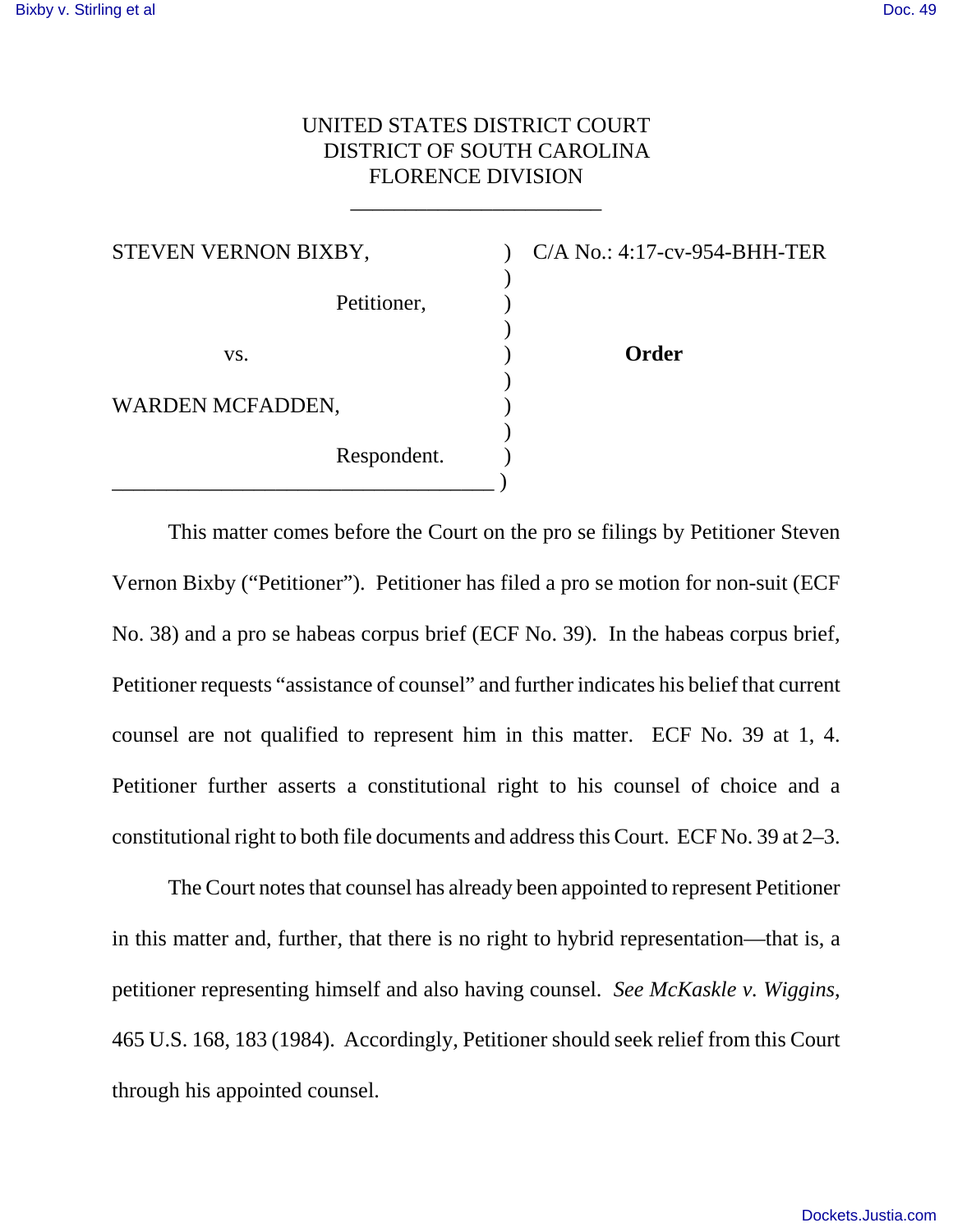To the extent that Petitioner's habeas corpus brief can be read to ask that appointed counsel be removed and replaced with counsel of his choice, that request is denied. Petitioner does not have a constitutional right to appointed counsel in this habeas case. *See McCleskey v. Zant*, 499 U.S. 467, 495 (1991); *see also Pennsylvania v. Finley*, 481 U.S. 551, 555 ("[T]he right to appointed counsel extends to the first appeal of right, and no further."). However, as an indigent death-sentenced prisoner, Petitioner does have a statutory right to counsel. *See* 18 U.S.C. § 3599(a)(2). And the court has appointed counsel to represent Petitioner in this matter pursuant to that statute. *See* ECF No. 17. As set forth in this Court's order appointing counsel, the right to counsel does not mean that Petitioner is entitled to counsel of his choice, but the Court has appointed Mr. Shealy and Mr. Monckton to represent Petitioner in this matter, finding them both qualified to do so. ECF No. 17 (citing *Christeson v. Roper*, 135 S. Ct. 891, 893–94 (2015) ("Congress has not . . . conferred capital habeas petitioners with the right to counsel of their choice. Instead, the statute leaves it to the court to select a properly qualified attorney.")).  $\frac{1}{1}$ 

 Accordingly, the Court hereby denies the pro se motion (ECF No. 38) and denies the request to substitute counsel, to the extent Petitioner's pro se brief can be

<sup>&</sup>lt;sup>1</sup> A petitioner does have a right to discharge his attorneys and proceed without counsel; however, that request is not before the court and, for all of the above reasons, he does not have the right to choose to change attorneys or to file pro se as long as he has counsel.